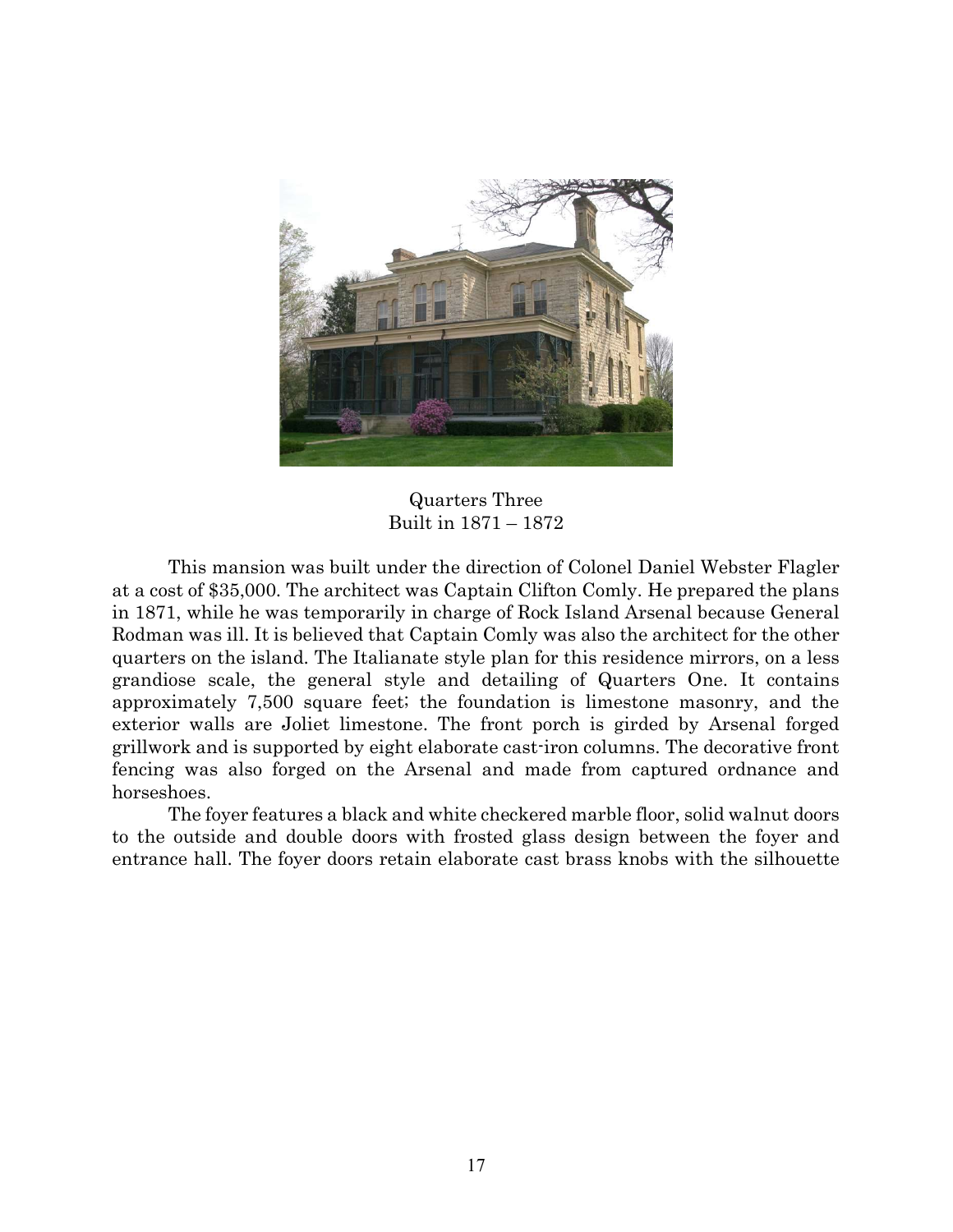of a Renaissance soldier. Most of the doorknobs in the house are brass; however, several of the upstairs bedroom doors have the original white porcelain doorknobs. The main stairway is a straight run staircase with walnut wainscoting and chair rail on the left side. It is made of walnut with a molded railing, turned balusters, and an octagonal tapering newel post with square base and turned cap. The floor in the hallway and dining room is varnished alternating ash and walnut. The hallway floor was replaced in the summer of 2021.

 The first-floor plan is a typical Italianate residential center-hall plan with fourteen-foot ceilings. The center stair hall on the main block has a foyer to its north. The hall is flanked on its west side by a double parlor, on its east side by a dining room, on the northeast corner is a butler's pantry and breakfast room. The breakfast room (formerly two small pantries) retains original tall wood china cabinets, now painted white. A small powder room is tucked beneath the main stairway. The wing extends south of the butler's pantry and contains a kitchen and a laundry room. The kitchen had a large open fireplace that also opened to the laundry; the flue is six feet by eight feet. The fireplace was enclosed in the late 1980's.

The dining room has a painted, pressed-metal cornice and rosette in conjunction with a pressed-metal ceiling. The cornice has a running molding along the wall with a ceiling border of square panels. The rosette is a large square panel with running molded borders surrounding an inner square. Inside the square is an inner circle having twelve radiating segments. The metal dining room ceiling is an ornate, late Victorian pattern of square panels having an anthemion in each corner radiating from a central boss. It also contains a molded, varnished, walnut plate rail and large varnished walnut corner guards. Walnut shutters grace the 10-foot windows. The dining room fireplace has an elaborately cut and polished gray Italian marble mantel. The floors of ash and walnut match the hallway. There is an old, but not original, china cabinet featuring double doors with beveled leaded glass within a diamond pattern which may have been made at the Arsenal. A beautiful hunting sideboard (originally in Quarters One) with elaborately carved animal figures on the front doors has been moved to Quarters Three. These two pieces may have been made at the Arsenal. A Tiffany style lamp is on the sideboard.

 The front parlor fireplace has an elaborate cut and polished light gray Italian marble mantelpiece and hearth. It has a beautiful ceiling medallion. In the early 1900s when electricity was installed, crystal chandeliers hung in the front and back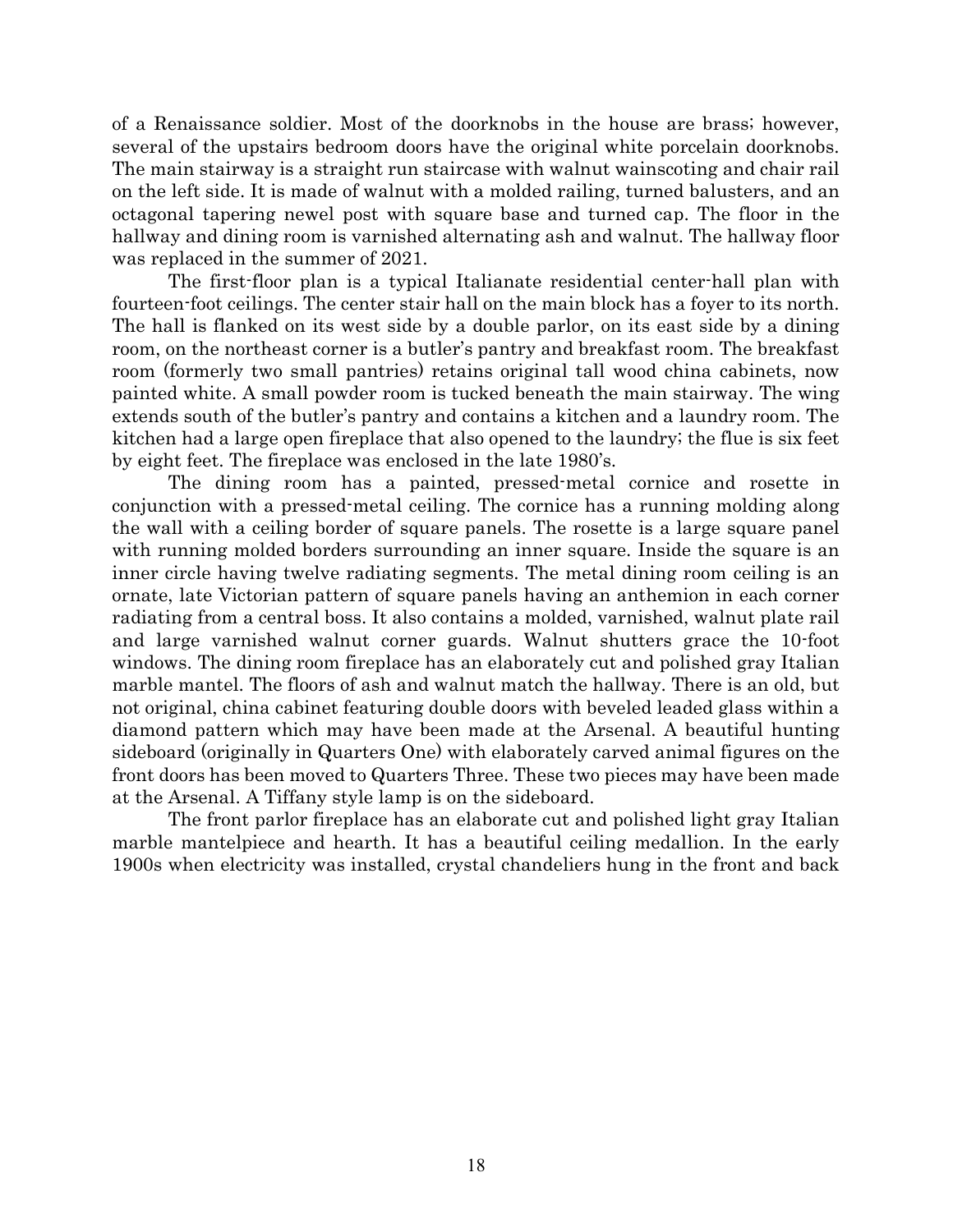parlors. They have been removed. An 1880's cabinet in the front parlor was made at the Arsenal and is the only one remaining of the original five or six that were built. The back parlor has an elaborately cut and polished brown/gray Italian marble mantelpiece and hearth. Forged on the Arsenal, the fireplace screen contains a brass ordnance bomb representing the Ordnance Corps. Floor to ceiling windows in the front and back parlor room and dining room allow access to the porch.

In the ceiling of the stairway is an approximately three feet by six feet skylight which, at present, is filled with debris keeping light from shining through. There are plans to have it cleaned and a light tube installed which will eliminate the problem. At one time, there was an identical skylight in the roof. It has been replaced by a modern vent. The attic in this house has a tin-lined redwood tank, three feet by five feet by four feet deep, which was used for a gravity-fed water system. It was filled with rainwater collected from the roof. The attic has a maze of chimneys for the many fireplaces in the house. The brass doorknobs and hinges were cast at the Arsenal. Cabinets and closets also have brass drawer pulls; many are engraved with the initials "US".

 The second floor consists of four large bedrooms at the front of the quarters. The house was originally plumbed and two of the bedrooms have an adjoining bath or contain a separate lavatory. The other two bedrooms share an adjoining closet. Three of the bedrooms have elaborately cut and polished, white Italian marble mantels and hearths all the same style but different from each other in small decorative details. A step down into the lower part of the second floor leads to two smaller bedrooms (servant's quarters) separated by a bathroom which contains an old, but not original, claw foot tub. One of the small bedrooms has been converted to a walk-in closet. A very narrow, steep stairway leads from this part of the second floor to the kitchen. The second floor has varnished narrow oak (not original) flooring. The back wing has varnished maple flooring.